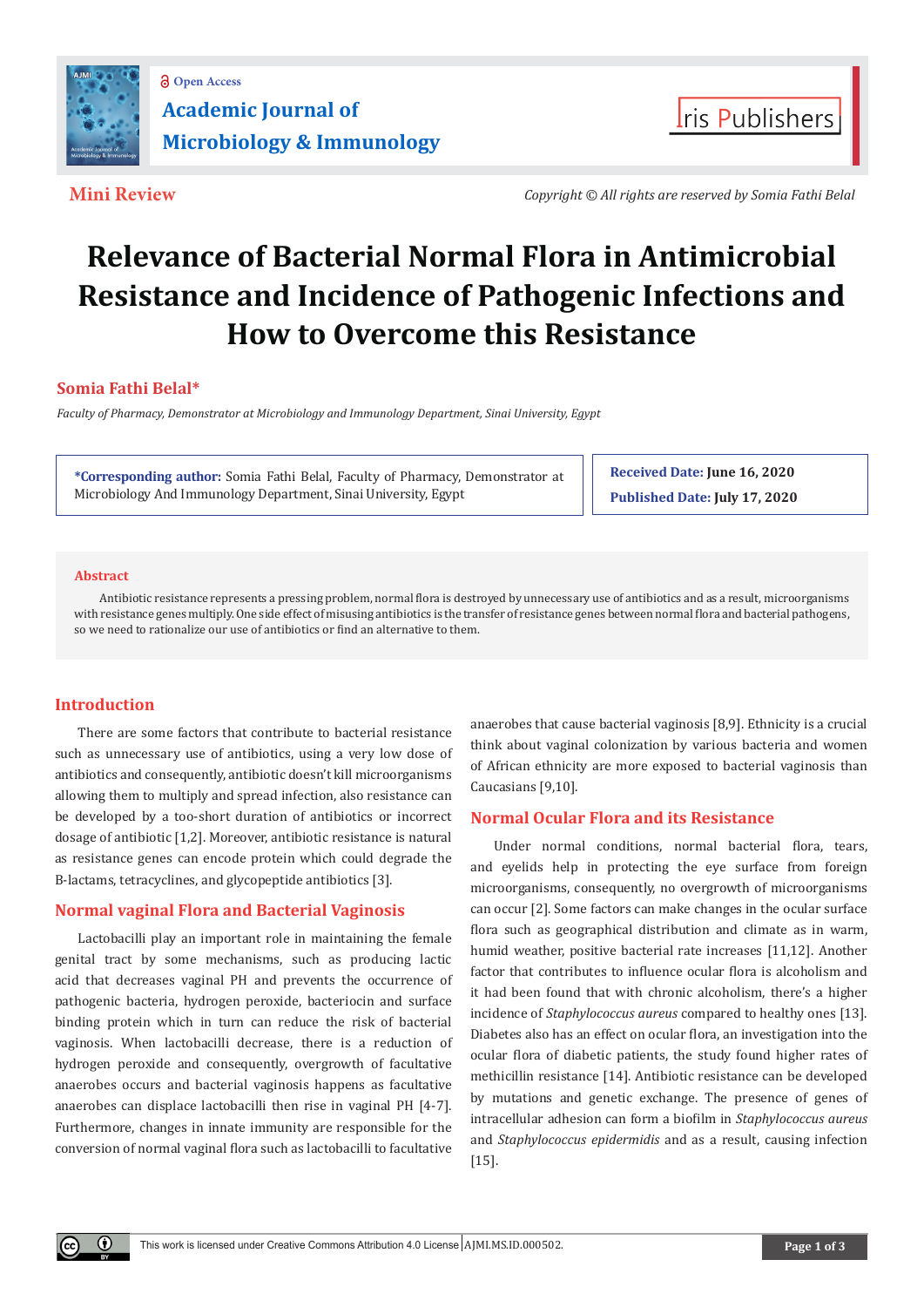# **Oral Microbial Flora and Diseases**

The oral microbial flora can maintain the balance in the oral cavity. However, any change in the microbial ecosystem can lead to the growth and proliferation of pathogenic microorganisms like *Streptococcus mutans* and induce oral diseases like dental carries due to alteration in the microflora. In addition, candidiasis is caused by a fungus, *Candida albicans* which is a component of Norma oral flora but any change in the oral flora or during immune suppression can result in candidiasis which is an opportunistic fungal infection [16].

# **Role of Intestinal Microflora in Irritable Bowel Syndrome**

Irritable bowel syndrome is characterized by abdominal bloating, variable bowel habits, and abdominal pain. Disruption of intestinal microflora can lead to irritable bowel syndrome due to the malfermentation of food because of decreasing numbers of Lactobacilli and bifidobacteria and increasing numbers of facultative organisms such as *Streptococcus* spp, *Escherichia coli*  and *Proteus* spp [17].

#### **New Approaches to Combat Bacterial Resistance**

#### **Bacteriophage therapy**

Temperate phages can work as gene-delivery vehicles by transferring genetic material to bacteria through integrating their DNA into the bacterial genome, consequently, sensitization of nosocomial pathogens and bacterial flora on the skin of hospital personnel. Furthermore, the resistant pathogens now contain genes carrying sensitivity to antibiotics so resensitization of resistant pathogens occurs. On the other hand, we can use phage products like lysins which work as enzymes to hydrolyze bacterial cell walls, in addition, the T7 phage gene product 0.4 is able to directly prevent FtsZ, an important bacterial protein in the division process [18-20].

#### **Photodynamic therapy**

Photodynamic therapy uses visible light, harmless photosensitizers, and oxygen present in cells to overcome infections, then excitation of photosensitizer molecules occurs and causes the production of reactive oxygen species, consequently, bacterial cell destruction and death happen. On the other hand, multidrugresistant pathogens can be damaged by using near-infrared light that potentiates the effect of erythromycin, ciprofloxacin, and tetracyclines which are multidrug efflux systems substrates and as a result, efflux inhibition may be due to near-infrared light [21,22]. Furthermore, photodynamic therapy can be used against biofilms, for example, Helicobacter pylori, a bacterium that forms biofilms and accumulates porphyrins that act as endogenous photosensitizers. By application of 405 nm endoscopic light, the reduction of CFU counts by 90% happens [23].

# **Role of vaccines in overcoming the antimicrobial resistance**

Vaccines can be used for protection and reduction of colonization by inducing helper T cell responses as in pertussis vaccine that induces th1 and th17 responses [24,25]. Furthermore, directing vaccines against resistant pathogens or against factors of resistance is another approach to control antimicrobial resistance (26,27). Also, we can use vaccines against virulence factors such as toxins and adhesins [24].

#### **The antimicrobial activity of plant extracts**

We can use plant extracts with antibiotics in order to inhibit the efflux pump, resulting in the accumulation of the antibiotic in the bacterial cells [28]. This strategy represents a synergy between antibiotics and plant extracts as plants have some advantages like fewer side effects, inexpensive and can be used as antimicrobial like alkaloids, flavonoids, and tannins [29].

#### **Cationic antimicrobial peptides**

They are broad-spectrum bactericidal against resistant pathogens, driven from natural sources like bacteria, fungi, insects, fish, and mammals as a response to infection. They can be used to kill Gram-positive bacteria and Gram-negative bacteria, evolved viruses, and even cancer cells in vitro. Furthermore, cationic peptides can induce the uptake of antibiotics and thus show synergy with antibiotics [30]. Also, peptide antibiotics can be used against malaria, trypanosomiasis, and filariasis s [31].

### **Conclusion**

In order to inhibit bacterial resistance, we need to prevent the transfer of resistance genes between normal flora and bacterial pathogens. Also, we must maintain our normal flora to help us overcoming bacterial resistance by decreasing misusing or overusing antibiotics and choosing the right antibiotic with a specific dose and finishing the course of treatment even if the symptoms are improved. Furthermore, we need to find an alternative to antibiotics and apply new approaches like bacteriophage, natural peptides, photodynamic therapy and vaccines.

#### **References**

- 1. [Pollack L A , Srinivasan A \(2014\) Core elements of hospital antibiotic](https://pubmed.ncbi.nlm.nih.gov/25261548/) [stewardship programs from the Centers for Disease Control and](https://pubmed.ncbi.nlm.nih.gov/25261548/) [Prevention. Clinical Infectious Diseases 59\(suppl\\_3\): S97-S100.](https://pubmed.ncbi.nlm.nih.gov/25261548/)
- 2. [Grzybowski A, Brona P, Kim S J \(2017\) Microbial flora and resistance in](https://pubmed.ncbi.nlm.nih.gov/28229218/) [ophthalmology: a review. Graefe's Archive for Clinical and Experimental](https://pubmed.ncbi.nlm.nih.gov/28229218/) Ophthalmology 255(5): 851-862.
- 3. [D'Costa V M, King C E, Kalan L, Morar M, Sung W W, et al. \(2011\)](https://pubmed.ncbi.nlm.nih.gov/21881561/) [Antibiotic resistance is ancient. Nature 477\(7365\): 457.](https://pubmed.ncbi.nlm.nih.gov/21881561/)
- 4. Stojanović N, Plećaš D, Plešinac S (2012) Normal vaginal flora, disorders, and application of probiotics in pregnancy. Archives of gynecology and obstetrics, 286(2): 325-332.